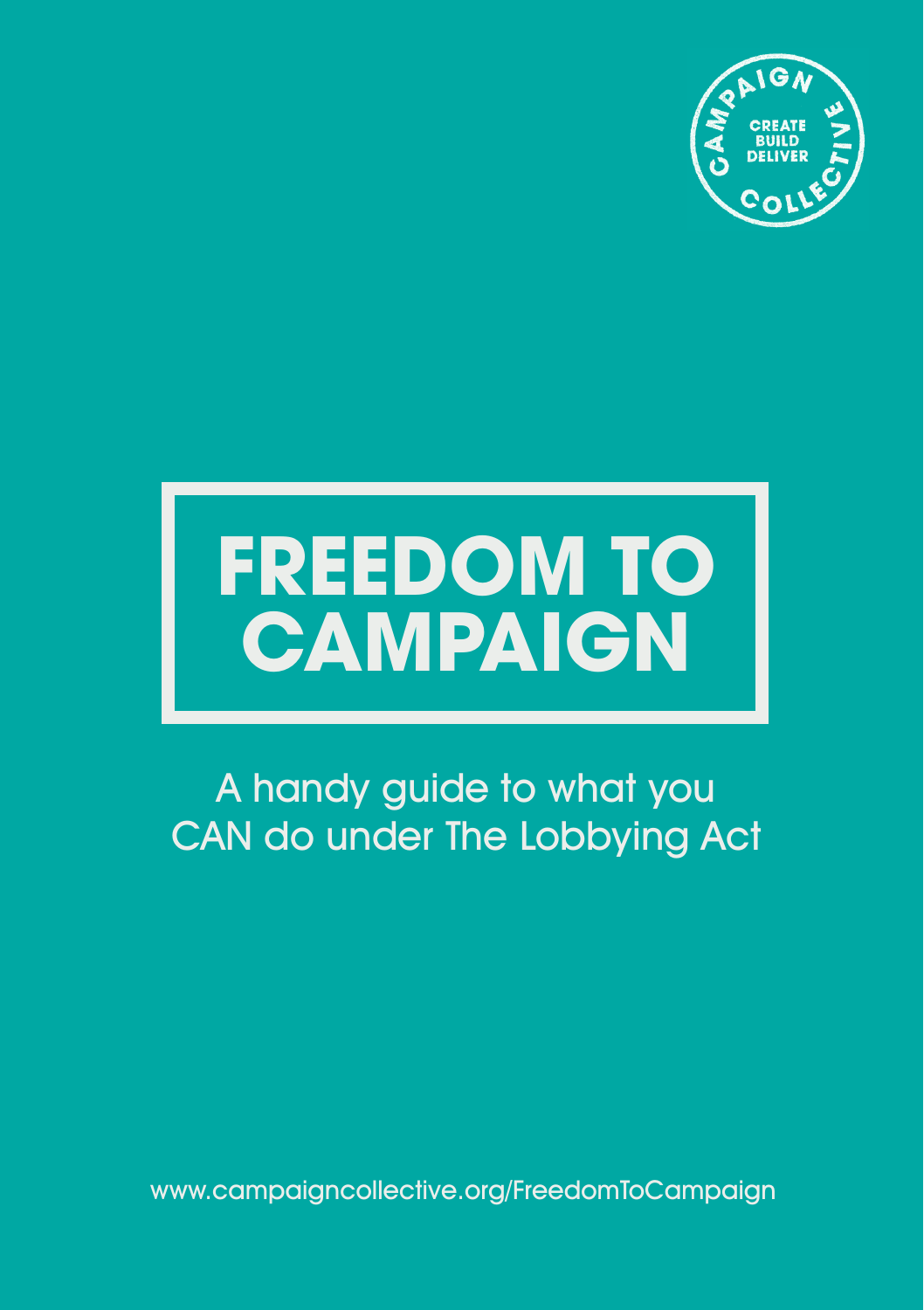From abolishing slavery to saving lives with seatbelts and smoking bans – civil society has created change through campaigning.

"Charities and campaign groups have an important role in speaking out on sometimes contentious and sensitive issues of public interest. It is important that their voices are heard in a democratic society alongside those of politicians and businesses." Lord Harries of Pentregarth, chair of the Commission on Civil Society and Democratic Engagement, March 2016

"The Lobbying Act has had a significant chilling effect on legitimate charity sector campaigning in the pre-election period. A number of charities have altered or reduced campaigning activities before the election as a result of the Act." Charities' letter to political parties, June 2017

Almost half of charity communicators don't understand the Lobbying Act rules.

**We'd love to hear examples of campaigns you've run in the past – or plan to run in the future. Get in touch by emailing contact@campaigncollective.org and we'll promote the best on social media.**

This guide has only been made possible by the clients of Campaign Collective enabling our social enterprise to exist and pursue our social purpose.

We would also like to thank the Sheila McKechnie Foundation, Bond, Small Charities Coalition and ACEVO for commenting on early drafts of this Guide – however, responsibility with content lies with the authors. The Charity Commission and Electoral Commission were approached for their input, but declined to take part.

The guide has been written by Campaign Collective Members Nancy Platts and Simon Francis. Design by Al Williams.

© Campaign Collective, January 2018. Charities may freely reproduce and share this guide in its original format.

www.campaigncollective.org/FreedomToCampaign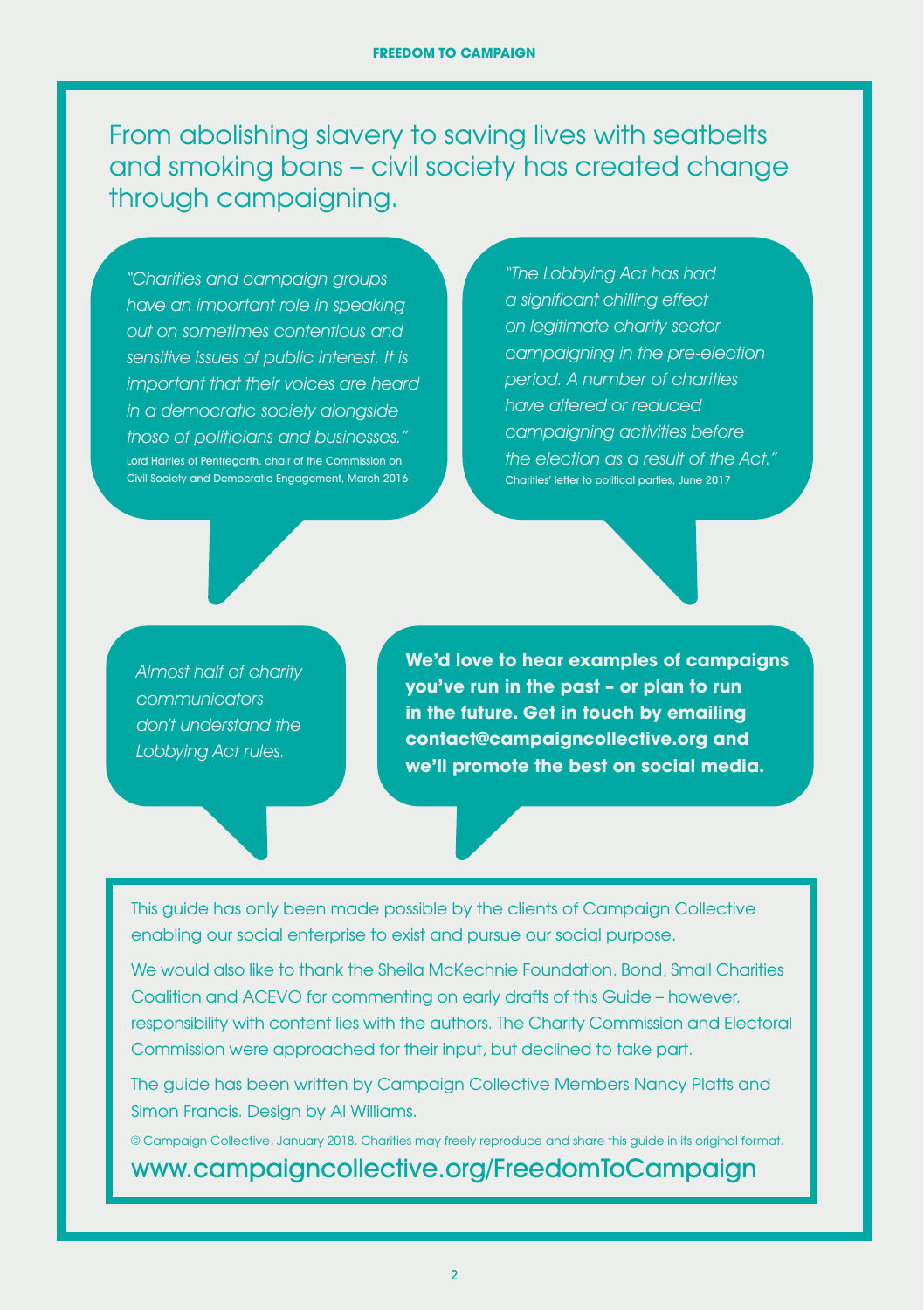## **INTRODUCTION**

#### **CAMPAIGNING CAN CHANGE THE WORLD.**

Charities have a legitimate and valuable role to play in making that change happen because they occupy a unique position in civil society between their beneficiaries and policy makers.

They are well placed to spot the unintended consequences of proposed changes to legislation and able to highlight the gaps that risk leaving sections of our society behind.

However, charity campaigners are being held back. According to research undertaken by the Sheila McKechnie Foundation, one fifth of charities are campaigning less than they used to since the Lobbying Act was introduced.

The Lobbying Act has had 'a chilling effect' on charities ability to speak out.

The Charity Commission for England and Wales acknowledges that whilst charities must be independent from party politics they must still be able to use their voice effectively at election times.

Charities need to campaign. Our guide will help you to do that – even during a regulated election period. This is a set time when the rules on spending apply and this differs depending on which election is being held.

#### **YOU CAN CHECK THE REGULATED PERIOD FOR ELECTIONS TAKING PLACE EACH YEAR, AT LOCAL, REGIONAL AND NATIONAL LEVELS, ON THE ELECTORAL COMMISSION'S WEBSITE.**

**This guide aims to:**



• **Let charities know what they CAN do within the rule of the Lobbying Act so they continue to raise the profile of issues that matter to their beneficiaries**



• **Empower charities so they feel confident about developing punchy campaigns and putting pressure on politicians**



• **Reassure trustees and managers so they feel comfortable making decisions about their campaigns and making public commentary about changes in political party policy**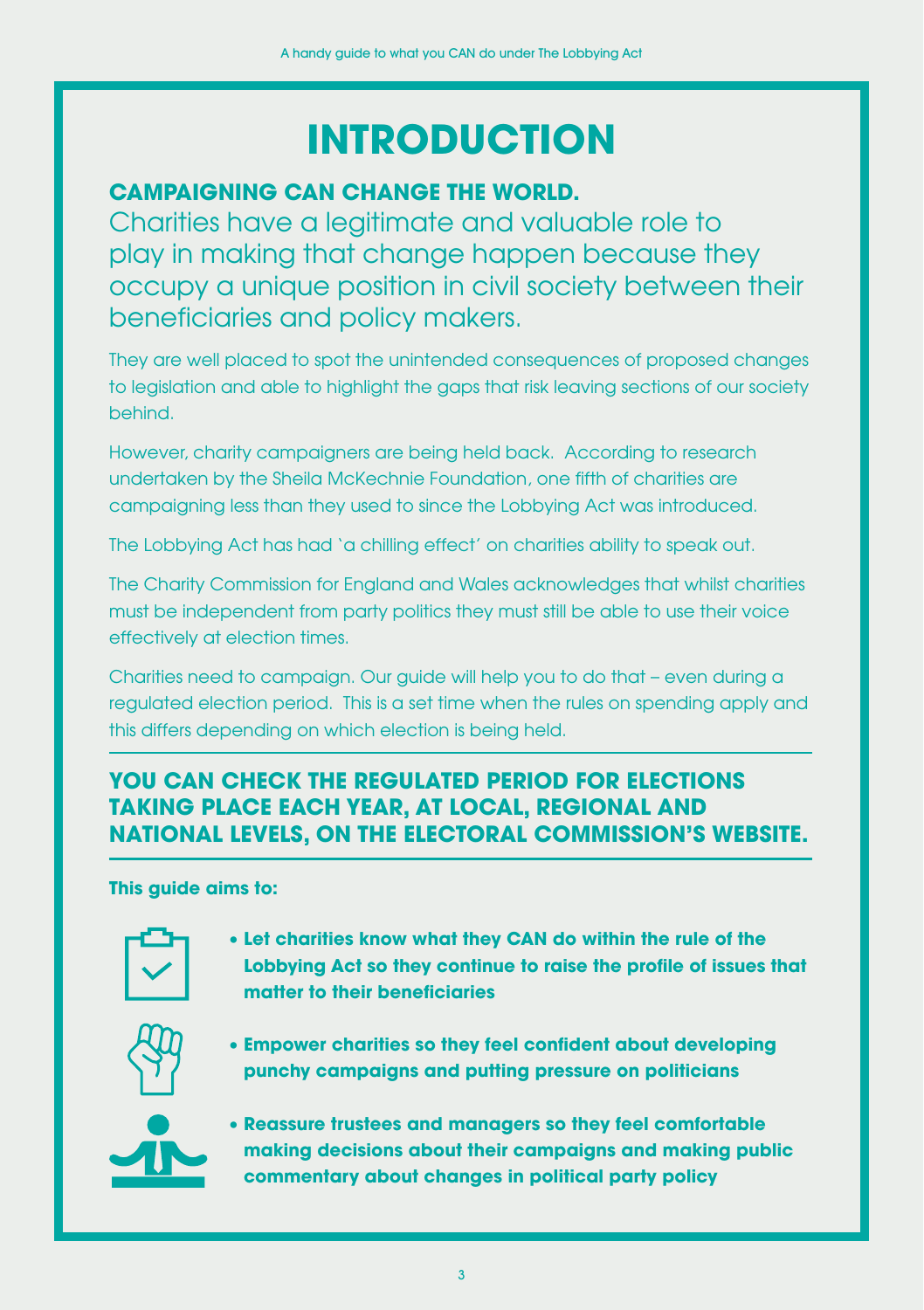## **AT A GLANCE**

For the most part you can carry on 'business as usual' – our guide tells you how; but if you're in a hurry, here are five quick tips on how campaigners can stick within the law and still achieve their communications objectives:

# $\overline{\phantom{0}}$

#### **1. STAY FOCUSED:**

**If you have a campaign underway, it is unlikely to be covered by the Act.**



**2. STAY NEUTRAL:** 

**Don't be party political, don't reciprocate support and don't publicly shame politicians or political parties that don't support you.**



**4. STAY CLEVER: There are plenty of campaign tactics not covered by the Act.**



**3. STAY WITHIN THE LAW: Check out the public and purpose tests.**



**5. STAY ON TOP OF TIME: Keep records of time and expenses spent on regulated work.**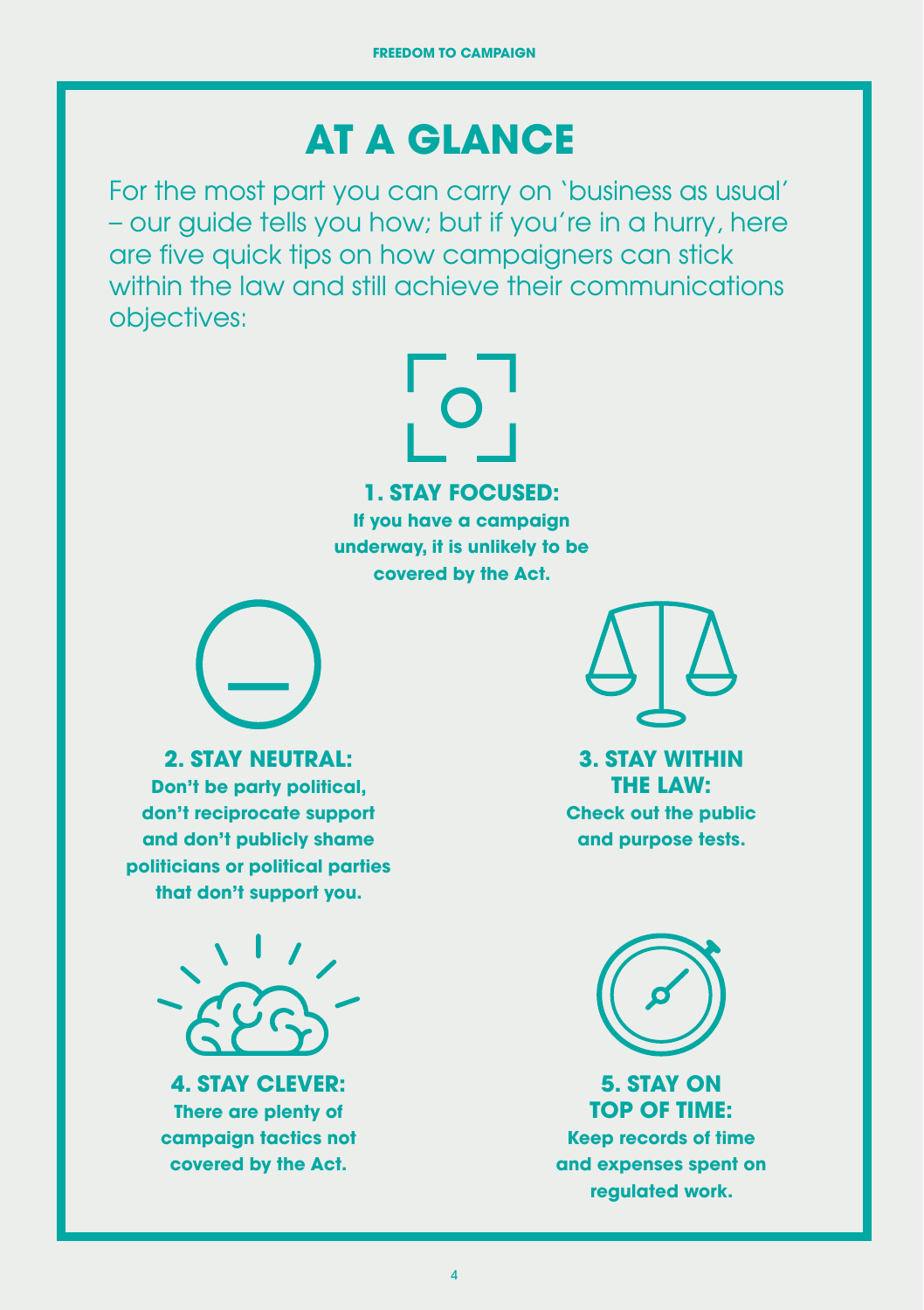The Lobbying Act put in place two tests and if charity campaigning meets both tests; it falls under 'regulated campaign activity'. If a charity spends over a certain amount on 'regulated campaign activity', the charity must then register as a third party campaigner and report on its campaign spending.



**DOES THE CAMPAIGN ACTIVITY INTEND TO INFLUENCE HOW PEOPLE WILL VOTE? OR WOULD A REASONABLE PERSON THINK THAT WAS YOUR INTENTION? (PURPOSE TEST)**

#### **AND**

#### **WILL THE PUBLIC SEE OR HEAR ABOUT THE CAMPAIGN ACTIVITY? (PUBLIC TEST)**



#### **AND IT ALL HANGS ON YOUR CHARITABLE PURPOSE**

- A charity can carry out campaigning and political activity that supports its charitable purpose (unless its governing document prohibits it).
- That includes, raising public support for change and seeking to influence political parties or independent candidates, decision-makers, politicians or public servants.
- And charities can undertake regulated activity under the rules of the Lobbying Act

#### **BUT….**

- If a charity spends over £20k in England (or £10,000 in either Scotland, Wales or Northern Ireland) during the regulated period, they must register with the Electoral Commission. They cannot spend more than the maximum amount and they cannot break Charity Commission rules.
- Political campaigning must not be the continuing and sole activity of the charity.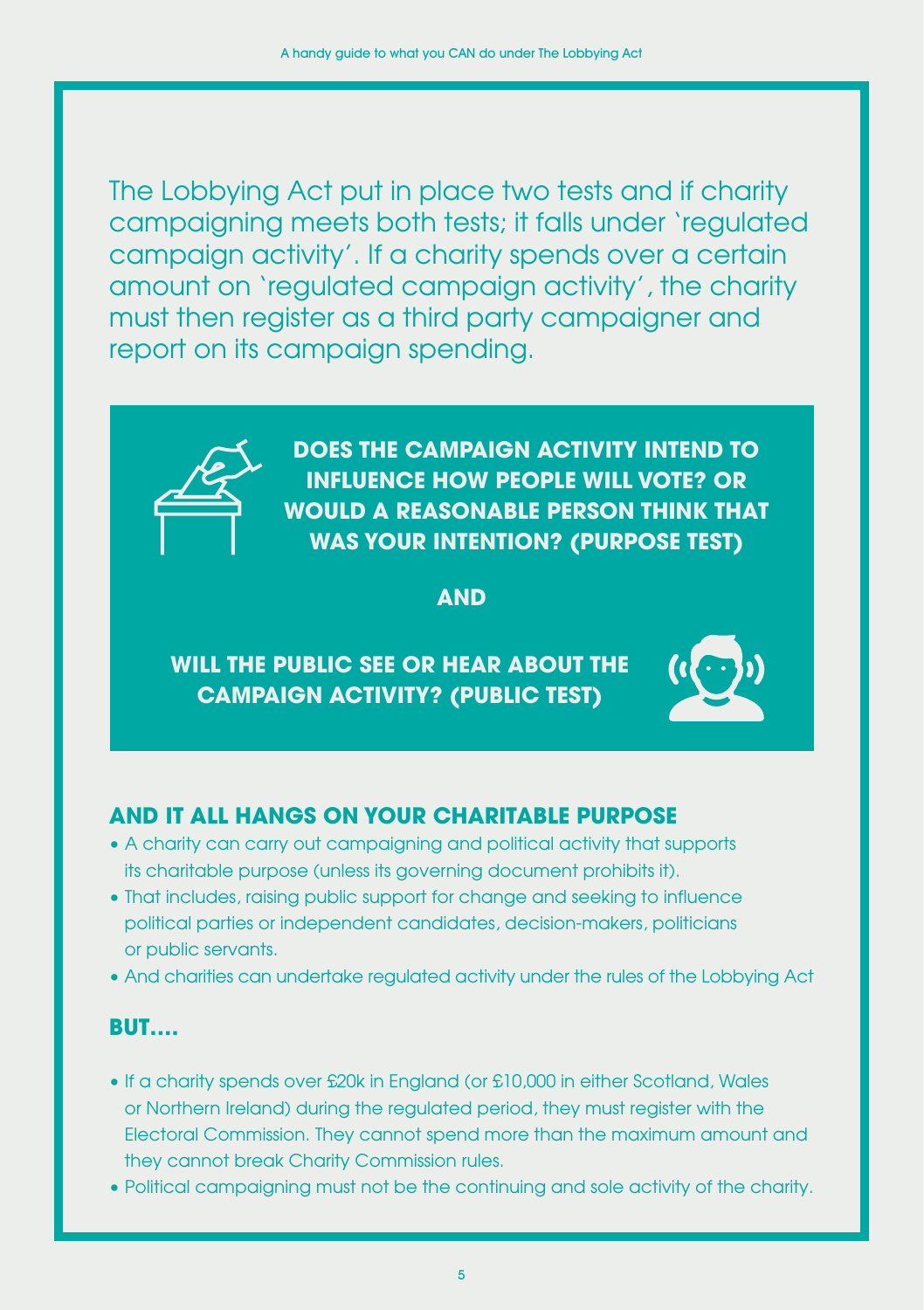## **PUBLIC COMMENTARY AND PARTY POLICY**

A charity's policy position may be similar to that of one of the political parties. In this case it is entirely acceptable for the charity to continue to campaign on that issue.

#### **WHAT YOU CAN DO**

- Promote the charity's views on issues which relate to its charitable objectives.
- Outline the policies of each political party as long as the charity maintains a neutral tone towards each party.
- Approach candidates to set out their concerns and ask for the candidate's opinion to promote debate.
- Publish the views of candidates in local and national elections where these views relate to the charity's purposes.
- Publish a manifesto to publicise the issues on which the charity campaigns.
- Call for change on behalf of the charity's beneficiaries.
- Welcome a change in party policy, if the charity does so straight after the announcement.

#### **IF YOU DO THIS, YOU MAY BREAK CHARITY LAW OR NEED TO REGISTER AS A THIRD PARTY CAMPAIGNER**

- Compare the charity's views with any of the political parties or candidates.
- Reciprocate support if a candidate publicly supports the charity.
- Encourage support for any particular party or candidate.
- Grant permission to a political party to refer to the charity in their manifesto.
- Continue to reference support for a party's policy change after the initial welcome.
- Alter or increase campaigning as a result of a political party's support.
- Campaign on an issue that is closely linked to one party or candidate.
- Start campaigning as a reaction to a new policy position of a political party.
- Start campaigning on issues prominent in public debate or that clearly represent an area of difference between political parties, unless this is something on which you have always campaigned and is linked to your charitable objectives.

**IN BRIEF:** A charity can refer to its own issues and beneficiaries and it can publish factual information about party political positions, but it cannot draw comparisons with charity policy or influence voter behaviour.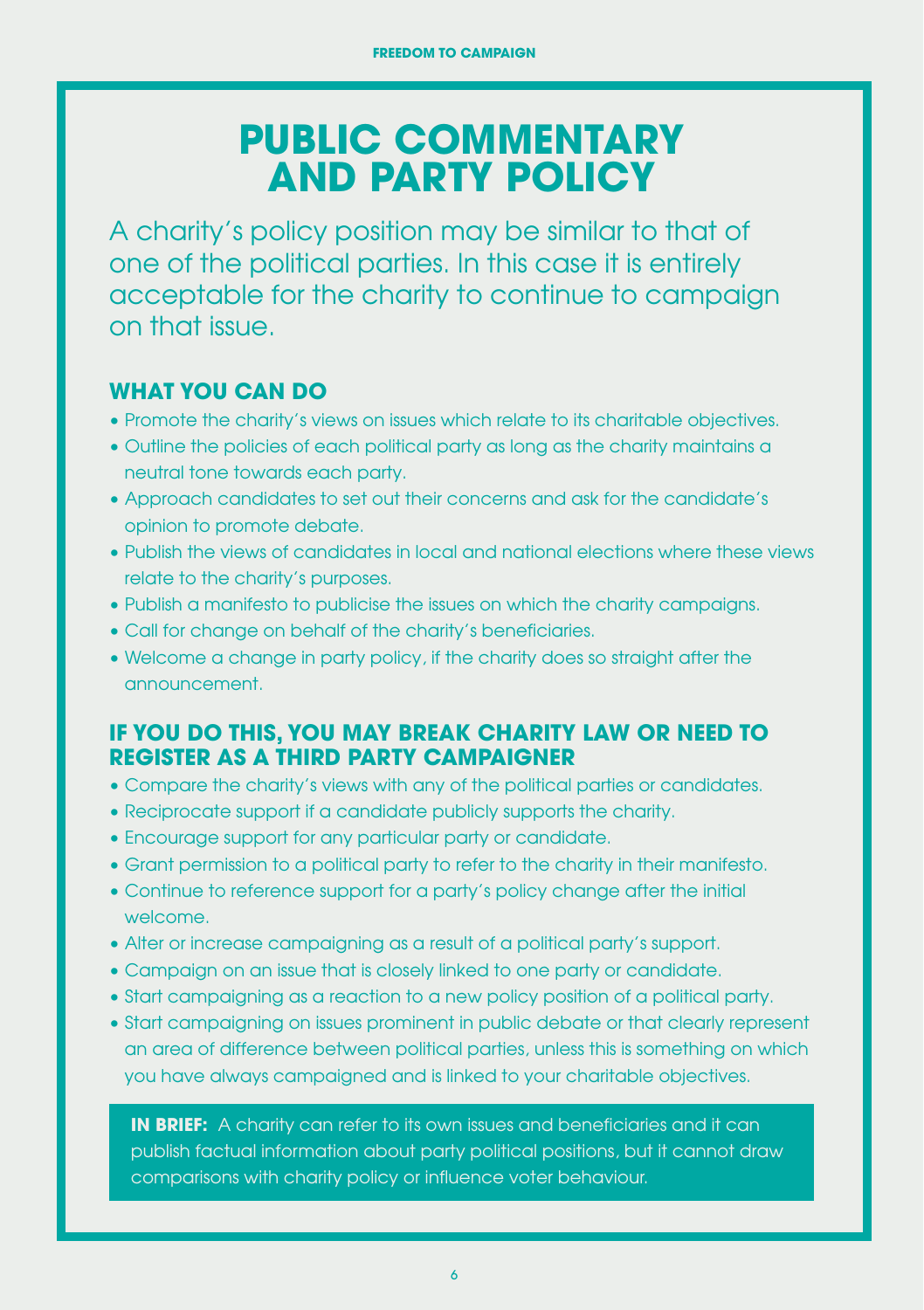## **CHANGING LEGISLATION OR PARTY POLICY**

Often, to get the change you want, a change in the law is needed.

#### **WHAT YOU CAN DO**

- Campaign for a change in the law, where such change would support the charity's purposes.
- Support or oppose a Bill if the campaign focuses on why the Bill should or should not become law, providing this is not Party political.
- Run a campaign whilst Parliament debates the Bill.
- Ask members of the public to lobby their MP to support or oppose a Bill, providing this is not Party political.
- A charity can privately lobby on Party policy but can only involve the public when this involves supporting or opposing legislation.
- Campaign to ensure that existing laws are observed.
- Support specific policies advocated by political parties if it would help achieve the charitable purposes.
- Have stands, fringes or receptions at party conferences. It is best to go to at least the two main party conferences, if you are intending to go to any.

#### **IF YOU DO THIS, YOU MAY BREAK CHARITY LAW OR NEED TO REGISTER AS A THIRD PARTY CAMPAIGNER**

- Exist purely to secure or oppose a change in the law or policy.
- Focus on a political party or its members when campaigning to oppose a Bill.
- Ask members of the public to vote a particular way because of a party's position on a Bill.
- Continue to campaign after a Bill has passed into law if there is an upcoming election.
- Hold events for the public at party conferences, hand out materials to the public or advertise in a public place.
- Advertise in fringe guides in a way that might influence how someone will vote.
- Go to just one party's annual conference.

**IN BRIEF:** A charity can campaign to change the law or policy, by influencing politicians, but must stay politically neutral in the public eye.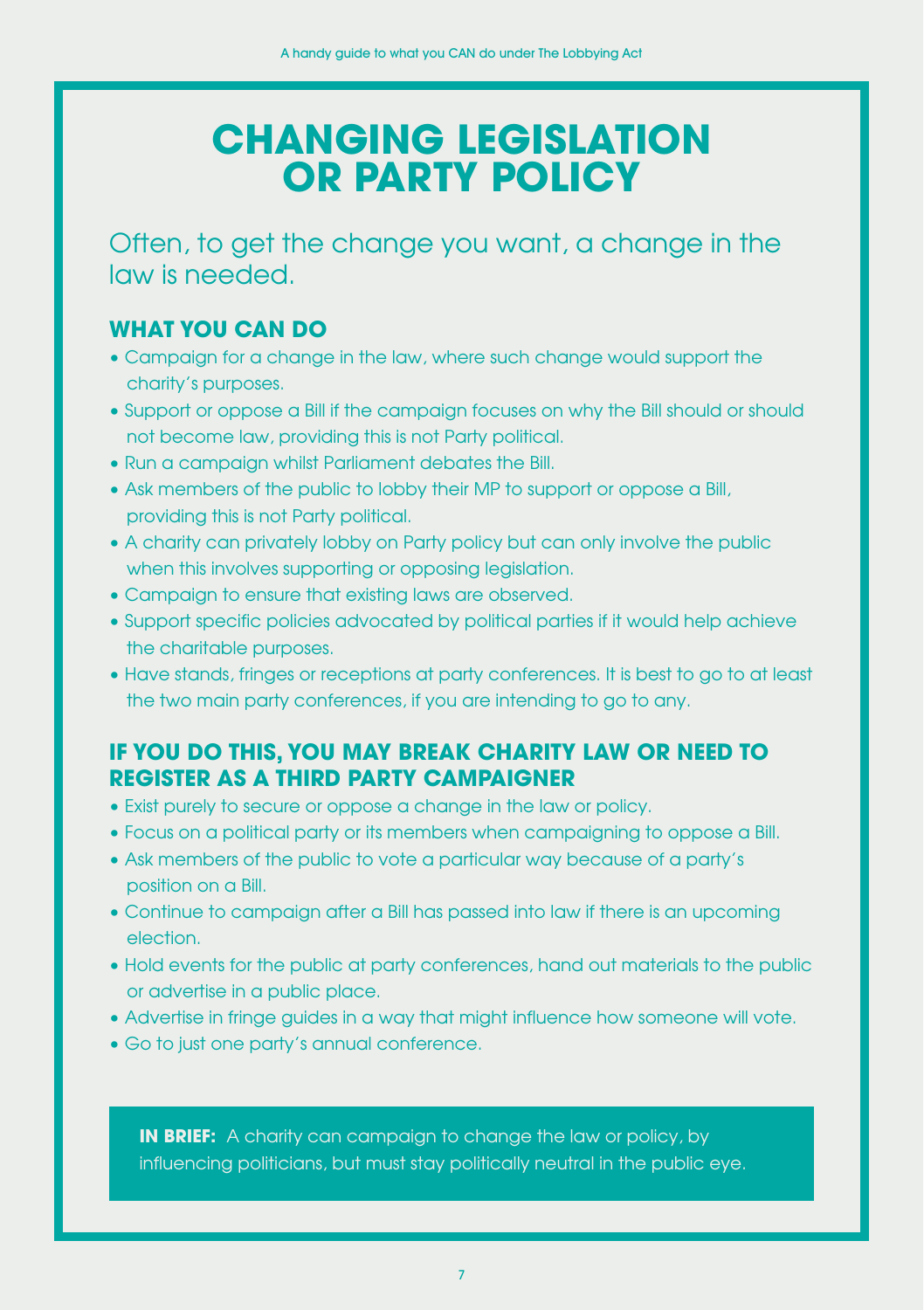## **MEDIA AND COMMUNICATIONS**

Media and communications are an essential part of charity campaigning, even during elections.

#### **WHAT YOU CAN DO**

- Issue press releases and statements to the media.
- Respond to media requests for comment.
- Publish letters and articles in hard copy and online.
- Take part in TV and radio interviews.
- Use social media to talk about the charity's activities and services.
- Communicate with members and committed supporters e.g. donors and activists.
- Hold member-only events.
- Raise awareness of service delivery.

#### **IF YOU DO THIS, YOU MAY BREAK CHARITY LAW OR NEED TO REGISTER AS A THIRD PARTY CAMPAIGNER**

- Hold press conferences or other media events.
- Hold a members-only event and invite the media.
- Allow the media into an event they were not invited to.
- Campaign on social media in a way that is likely to influence how people will vote.
- Use a mailing list to communicate with people who are not members or committed supporters in a way which might influence how they will vote.
- Advertise your campaign in a newspaper or periodical.
- Advertise on transport or take people to a public campaign event.

**IN BRIEF:** A charity can continue with the majority of media activity during elections, providing it focuses on its own issues and does not invite the media to events.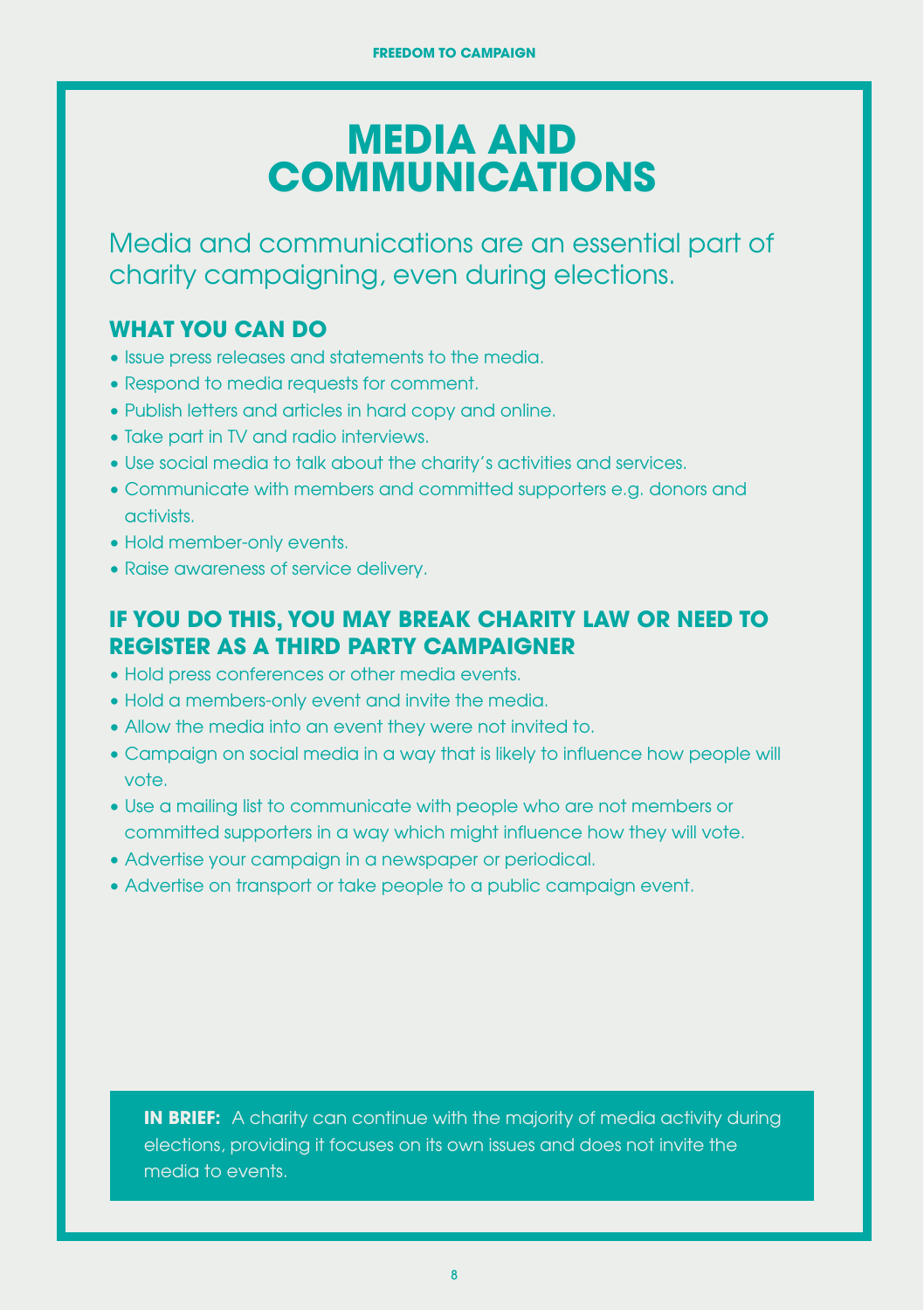## **EVENTS AND OTHER CAMPAIGN ACTIVITIES**

Engaging with politicians, candidates and political parties can remain a core part of your campaigning activity in the run up to an election.

#### **WHAT YOU CAN DO**

- Invite candidates and political party representatives to public meetings about issues on which the charity is campaigning.
- Invite candidates to debate issues related to the charity's objectives.
- Organise hustings, providing the charity remains politically neutral.
- Invite candidates to speak at a reception to launch the charity's campaign(s).
- Invite representatives from a range of political parties to participate in the charity's events (this does not have to include EVERY political party).
- Exclude a candidate if their presence will create a risk of disorder, if their views are in contravention of the charity's objects or likely to alienate the charity's supporters.
- Accept invitations from political parties to explain the needs of its beneficiary group.
- Organise different kinds of direct action in support of charitable campaign activity.
- Organise a petition in support of its charitable campaign activity.
- Organise member-only events such as the charity's annual conference.
- Undertake market research with members and/or committed supporters.

#### **IF YOU DO THIS, YOU MAY BREAK CHARITY LAW OR NEED TO REGISTER AS A THIRD PARTY CAMPAIGNER**

- Invite candidates from only one political party to participate in the charity's events.
- Exclude candidates from the mainstream political parties without very strong reasons for doing so.
- Hold public rallies or events that might influence how people will vote.
- Undertake canvassing and market research of the public.

**IN BRIEF:** A charity can continue to campaign during elections providing it sticks to its own issues and does not attempt to influence how people vote.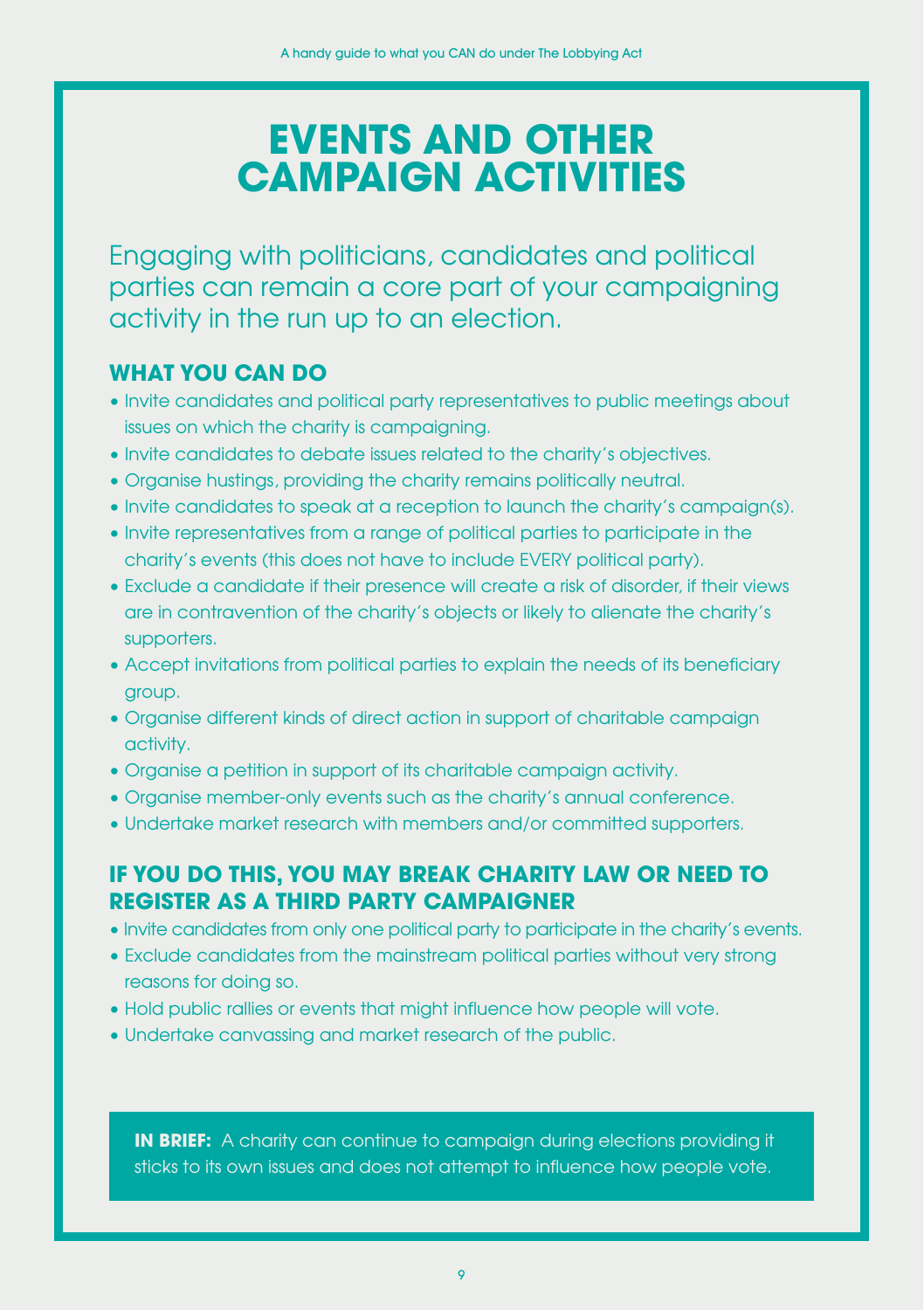## **HOW AND WHY WE WROTE THIS GUIDE**

Charity research and formal reports into the impact of the Lobbying Act show it has had a chilling effect on charities and reduced their willingness to campaign on issues or engage with politicians and election candidates. This needs to be challenged.

In addition, the goal posts have moved. At first, the Fixed Term Parliament Act appeared to make it clearer when we were in a regulated period, however, the 2017 General Election changed that. We now know that we could be campaigning in a regulated period at any time.

We have tried to achieve two goals – firstly to bring links to all the advice into one place so that you can easily check the facts for yourself. Secondly, because all this advice runs to over 100 pages, we have simplified it down and tried to focus on what you can do. We have also listed activities that may either break charity law or require the charity to register as a third party campaigner.

This guide is intended to empower you so that you can make your own decisions about your campaigns. It was informed by the publications listed below.

It is not formal legal advice. Please do read the Electoral Commission and Charity Commission Guidance too – the links are below.

- **1.** Charities, Elections and Referendums Charity Commission for England and Wales
- **2.** Campaigning and political activity guidance for charities (CC9) - Charity Commission for England and Wales
- **3.** Non-party campaigners FAQ Electoral Commission
- **4.** Charities and Campaigning introduction Electoral Commission
- **5. Overview of regulated non-party campaigning Electoral Commission**
- **6.** Electoral Commission factsheets for non-party campaigners:
	- Common campaigning techniques:
	- **a.** Campaign later adopted by a political party or candidates at an election
	- **b.** Manifestos
	- **c.** Social media
	- **d.** Pledge cards
	- **e.** Party conferences

**7.** Speaking Frankly, Acting Boldly – ACEVO

The Electoral Commission run an advice line during elections, so if you want to double check something, you can also ask them directly.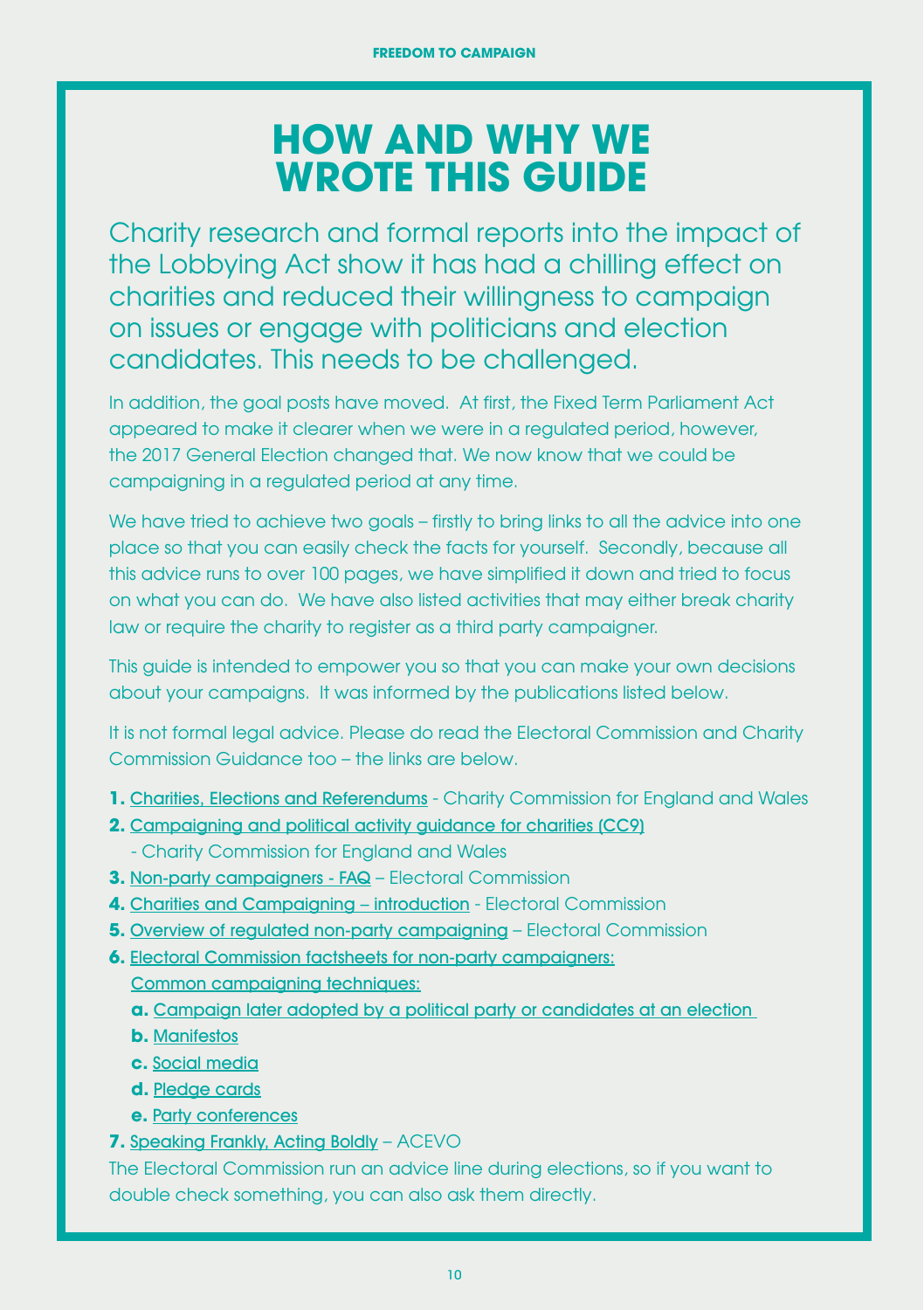## **ABOUT US**

Campaign Collective is a social enterprise that provides marketing advice and support to charities, public sector, social enterprises and other not-for-profits. The development and distribution of this guide has been made possible due to the social enterprise fund built up during the trading year 2016/17.

**To help us measure the impact of this guide, please take the short survey on campaigncollective.org/FreedomToCampaign**

**To contact us about campaigning or marketing support, please email contact@campaigncollective.org**